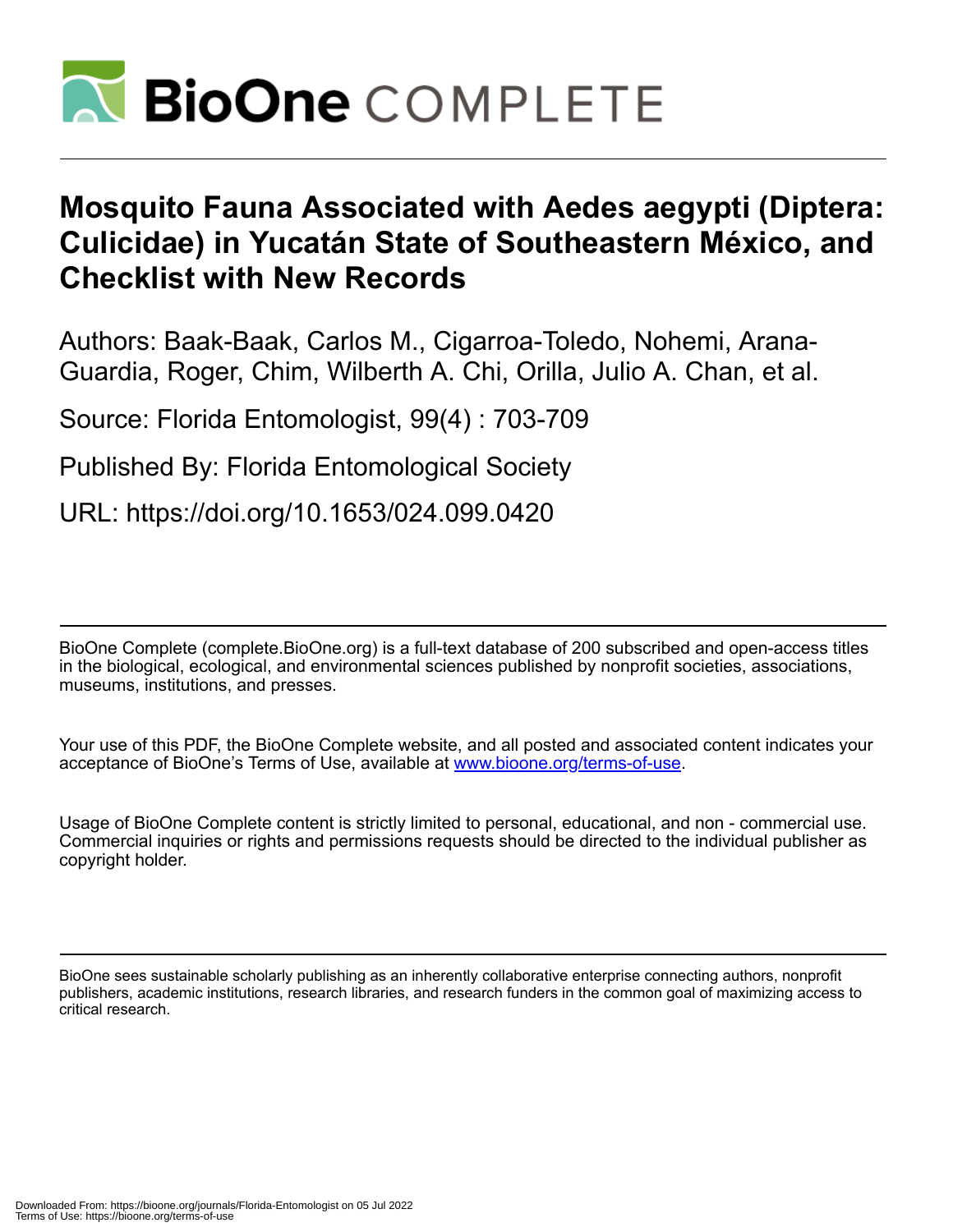# **Mosquito fauna associated with** *Aedes aegypti* **(Diptera: Culicidae) in Yucatán State of southeastern México, and checklist with new records**

*Carlos M. Baak-Baak1 , Nohemi Cigarroa-Toledo1 , Roger Arana-Guardia1 , Wilberth A. Chi Chim<sup>1</sup>, Julio A. Chan Orilla<sup>1</sup>, Carlos Machain-Williams<sup>1</sup>,* Oswaldo M. Torres-Chable<sup>2</sup>, Aldo I. Ortega-Morales<sup>3</sup>, David A. Moo-Llanes<sup>4</sup>, *Armando Elizondo-Quiroga5 , and Julián E. García-Rejón1,\**

#### **Abstract**

As part of our routine surveillance for arboviruses transmitted by *Aedes (Stegomyia) aegypti* (L.) (Diptera: Culicidae) in Yucatán State, México, we regularly monitor the mosquito fauna that occurs in the region. In this study, immature and adult mosquitoes were collected at 60 study sites (including residential premises, churches, tourist areas, cemeteries, forested areas, and garbage dump sites) in Yucatán State from Jul 2014 to Dec 2015. In total, 4,062 larvae, 344 pupae, and 3,812 adults representing 7 genera and 27 species were collected. Three species had never before been identified in Yucatán State, and these are *Aedes* (*Ochlerotatus*) *euplocamus* Dyar & Knab, *Aedes* (*Protomacleaya*) *podographicus*  Dyar & Knab, and *Culex* (*Culex*) *declarator* Dyar & Knab*.* The identification of these 3 species brings the current total of mosquito species recognized in Yucatán State to 52 (with 11 genera). Many of the mosquitoes collected in this study were temporally and spatially associated with *Ae. aegypti*.

Key Words: *Aedes euplocamus*; *Aedes podographicus*; *Culex declarator*

#### **Resumen**

Como parte de la vigilancia de arbovirus transmitidos por *Aedes (Stegomyia) aegypti* L., en el estado de Yucatán, México; regularmente monitoreamos la fauna de mosquitos presentes en la región. En este estudio, los estadios de inmaduras y adultos de mosquitos fueron colectados en 60 localidades en el estado de Yucatán durante julio de 2014 y diciembre de 2015. Un rango amplio de lugares urbanos y rurales fueron examinados, incluyendo casas, iglesias, áreas turísticas, cementerios, selva y un basurero municipal. Un total de 4,062 larvas, 344 pupas y 3,812 adultos fueron colectados, representando siete géneros y 27 especies. Tres especies fueron identificadas como nuevas para la fauna de mosquitos de Yucatán: *Aedes* (*Ochlerotatus*) *euplocamus* Dyar and Knab*, Aedes* (*Protomacleaya*) *podographicus* Dyar and Knab y *Culex* (*Culex*) *declarator* Dyar and Knab*.* Adicionando estas tres especies, actualmente hay 52 especies (con 11 géneros) de mosquitos en Yucatán. Muchos de los mosquitos colectados en el presente estudio fueron temporal y espacialmente asociados con *Ae. aegypti*.

Palabras Clave: *Aedes euplocamus*; *Aedes podographicus*; *Culex declarator*

*Aedes* (*Stegomyia*) *aegypti* (L.) (Diptera: Culicidae) is the main vector of dengue and chikungunya viruses, both of which have been associated with human disease in Yucatán State, México (García-Rejón et al. 2008; Diaz-Gonzalez et al. 2015). *Aedes aegypti* mosquitoes are common in Yucatán State, and larvae and pupae are often found inside disposable containers, buckets, tires, flower pots, vases, and stormwater drains/catch basins where present (Winch et al. 1992; García-Rejón et al. 2011; Arana-Guardia et al. 2014). *Aedes aegypti* occurs in a diverse range of habitats including residential premises, vacant lots, parking lots, and cemeteries (Baak-Baak et al. 2014a,b).

Immatures and adults of *Ae. aegypti* usually cohabit with other mosquito species (Baak-Baak et al. 2014b). During surveillance activi-

<sup>1</sup> Laboratorio de Arbovirología. Centro de Investigaciones Regionales "Dr. Hideyo Noguchi". Universidad Autónoma de Yucatán, 97069, Mérida, Yucatán, México. Calle 43 No. 613 x Calle 90 Colonia Inalámbrica; E-mail: carlos.baak@correo.uady.mx (C. M. B.-B.), nohemi.cigarroa@gmail.com (N. C.-T.), roger.arana.guardia@gmail.com (R. A.-G.), willynet.a@gmail.com (W. A. C. C.), chan-orilla-julio@hotmail.com (J. A. C. O.), carmachain@gmail.com (C. M.-W.), julian.garcia@correo.uady.mx (J. E. G.-R) 2 Laboratorio de Enfermedades Tropicales y Transmitidas por Vector, Universidad Juárez Autónoma de Tabasco. División Académica de Ciencias Agropecuarias. Carretera Villahermosa – Teapa. Km 25, México; E-mail: oswaldo.torres.chable@gmail.com (O. M. T.-C.)

<sup>3</sup> Departamento de Parasitología, Universidad Autónoma Agraria "Antonio Narro" Unidad Laguna, Torreón Coahuila, México. CP 27084;

E-mail: agrortega@hotmail.com (A. I. O.-M.)

<sup>4</sup> Centro Regional de Investigación en Salud Pública, Instituto Nacional de Salud Pública. Calle 19 Poniente esquina 4ta Norte. Tapachula, Chiapas, México, CP 30700; E-mail: davidmooll@gmail.com (D. A. M.-L.)

<sup>5</sup> CONACYT Research Fellow **–** Centro Regional de Investigación en Salud Pública, Instituto Nacional de Salud Pública. Calle 19 Poniente esquina 4ta Norte. Tapachula, Chiapas, México, CP 30700; E-mail: aelizondoq@gmail.com (A. E.-Q.)

<sup>\*</sup>Corresponding author; E-mail: julian.garcia@correo.uady.mx (J. E. G.-R)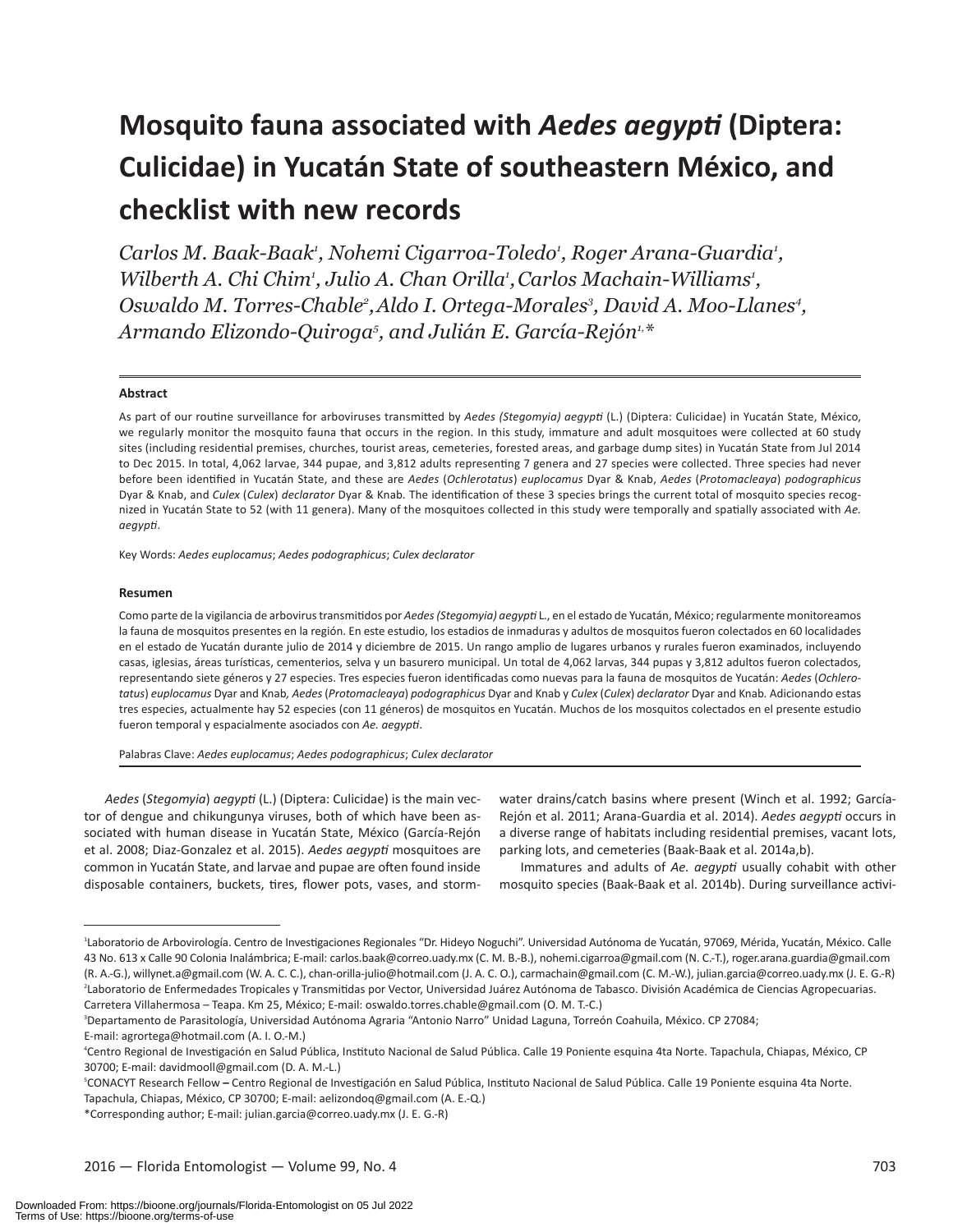ties for dengue virus vectors, other mosquito species that are collected are not identified or registered. Approximately 18 to 20 genera and 225 to 247 species of mosquitoes are known to occur in México (Bond et al. 2014). Several species reported in México are important vectors of arboviruses that affect humans and domestic animals. For example, West Nile virus was detected in *Culex quinquefasciatus* Say in Nuevo León, northern México (Elizondo-Quiroga et al. 2005), and in *Cx. nigripalpus* Theobald and *Cx. interrogator* Dyar and Knab in Chiapas, southern México (Ulloa et al. 2009). Saint Louis encephalitis virus was detected in *Cx. tarsalis* Coquillett in Durango, northwestern México (Sudia et al. 1975), and Venezuelan equine encephalitis virus was identified in *Cx. coronator* Dyar and Knab and *Anopheles pseudopunctipennis* Theobald in Veracruz State (Scherer et al. 1971). A novel flavivirus, designated T´Ho virus, was detected in *Cx. quinquefasciatus* in Yucatán State (Farfán-Ale et al. 2009)*.* Several orthobunyaviruses (Cache Valley, Cholul, South River, and Kairi viruses) were isolated from *Ae. taeniorhynchus* (Wiedemann) in Yucatán State (Farfán-Ale et al. 2009, 2010).

To obtain recent information on the culicid fauna of Yucatán State, all mosquitoes collected during our routine surveillance for *Ae. aegypti* and its associated viruses were identified and documented. Here, we provide an updated checklist of mosquito species that occur in Yucatán State.

# **Materials and Methods**

Yucatán State (20.9678°N, 89.6217°W) is located in the Yucatán Peninsula of México and is bordered by Quintana Roo State and Campeche State (http://www.merida.gob.mx/turismo/contenido/informacion/geografia.htm; last accessed Dec 2015). Yucatán State has a subtropical climate, and rainfall is highest from Jun to Oct (typically >100 mm rainfall per month) with sporadic rainfall occurring during the remainder of the year (García-Rejón et al. 2012).

Immature and adult mosquitoes were collected from Jul 2014 to Dec 2015 in 60 localities of Yucatán State (Fig. 1). A wide range of urban and rural settings were examined, including residential premises (48), cemeteries (5), tourist areas (4, including an archaeological site and a "cenote"), churches (3), forests (3), and a garbage dump site (1) located close to black mangroves (*Avicennia germinans*; Acanthaceae). Some sites were visited more frequently because we had previously shown that *Ae. aegypti* was particularly abundant at these locations. In this study, every study site located at a residential premise or tourist area was visited on a single occasion whereas all other sites were visited on two to more occasions. Locations of study sites were recorded using a global positioning system receiver (Garmin, Olathe, Kansas).



**Fig. 1.** Geographical distribution of mosquito species from Yucatán State surveyed during Jul 2014 to Dec 2015.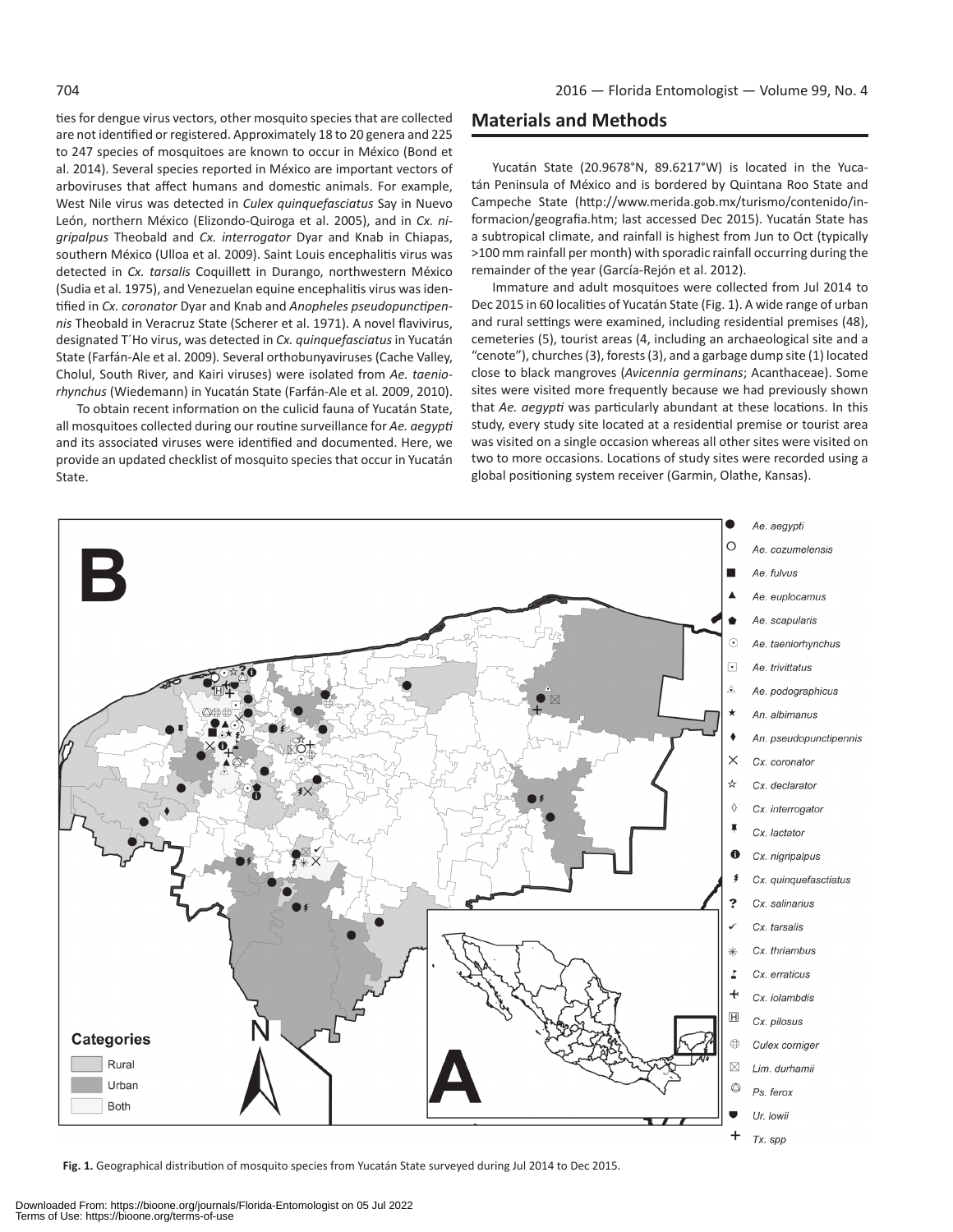### SAMPLING OF IMMATURE AND ADULT MOSQUITOES

Methods used to collect mosquitoes and the classification of container types have been described in previous studies (Nájera-Vázquez et al. 2004; García-Rejón et al. 2011). Nets, turkey basters, or pipettes were used to collect immatures from water-holding containers. Larvae and pupae were placed in plastic containers, labeled according to date, study site, and sample identification number, and transported to the Laboratorio de Arbovirología at Universidad Autónoma de Yucatán. A portion of the larvae were killed in hot water (60 °C); the remaining larvae were individually reared to obtain adults. Pupae were allowed to emerge as adults, and the adults were identified to species. Adult mosquitoes were collected using Centers for Disease Control and Prevention backpack-mounted aspirators. Stereomicroscopes and taxonomic keys were used to identify species (Carpenter & LaCasse 1955; Schick 1970; Arnell 1976; Clark-Gil & Darsie 1983; Ibáñez-Bernal & Martínez-Campos 1994; Darsie & Ward 2005).

### SEARCH CHECKLIST OF MOSQUITO SPECIES OF YUCATÁN STATE

We carried out a literature review on mosquito species in Yucatán State in the following databases: Google Scholar, PubMed Health [National Center for Biotechnology Information at the National Library of Medicine], SciELO (Scientific Electronic Library Online), and Web of Science (Thompson Reuters). The search was conducted with the introduction of keywords such as Culicidae, mosquito fauna, mosquito surveillance, new records, mosquito distribution, Yucatán, and México.

# **Results**

A summary of the mosquitoes collected in this study is in Table 1. We collected 8,218 specimens representing 7 genera and 27 species. These species represent ~52% of all mosquito species known to occur in Yucatán State (references can be seen in Table 2). Three species had never before been identified in Yucatán State, and these are *Aedes*  (*Ochlerotatus*) *euplocamus* Dyar & Knab, *Aedes* (*Protomacleaya*) *podographicus* Dyar & Knab, and *Culex* (*Culex*) *declarator* Dyar & Knab. We collected 4,406 immatures (4,062 larvae and 344 pupae) in 220 waterholding containers or natural breeding sites. We also collected 3,812 adult mosquitoes. The most common species were *Ae. aegypti* and *Cx. quinquefasciatus* (Fig. 1).

#### BIOLOGICAL NOTES

We provide notes for the 3 newly reported species. Information on their localities and ecological information is also provided.

*Aedes euplocamus* occurs in Colombia, Peru, Venezuela, Costa Rica, El Salvador, Guatemala, Guyana, Honduras, Panama, and México (Arnell 1976; Burkett-Cadena et al. 2013; Rozo-Lopez & Mengual 2015). In México, this species has been identified in the states of Veracruz (Arnell 1976), Quintana Roo (Ortega-Morales et al. 2010), and Oaxaca (Bond et al. 2014). Arnell (1976) performed a complete review of this species group (*Aedes*: *Ochlerotatus*: Scapularis): Larvae and pupae have been collected from water covered in partial shade and in rock-

**Table 1.** Number of mosquito species registered in Yucatán State from Jul 2014 to Dec 2015.

|                |                                |                |       | Adult                                      | Immature       |                |                                               |
|----------------|--------------------------------|----------------|-------|--------------------------------------------|----------------|----------------|-----------------------------------------------|
| #              | Taxon                          | Female         | Male  | Habitat                                    | Larva          | Pupa           | <b>Breeding</b>                               |
| 1              | Ae. aegypti                    | 550            | 880   | House                                      | 1,700          | 150            | Disposable container, tree hole, tire, bucket |
| $\overline{2}$ | Ae. cozumelensis               | 17             | 5     | Forest, black mangrove <sup>®</sup>        | 25             | $\overline{7}$ | Vase, tire, rock hole                         |
| 3              | Ae. fulvus                     | 6              |       | House                                      |                |                |                                               |
| 4              | Ae. euplocamus <sup>b</sup>    | $\overline{2}$ | —     | Forest                                     |                |                |                                               |
| 5              | Ae. scapularis                 | 3              |       | Forest                                     | $\overline{7}$ |                | Rock hole                                     |
| 6              | Ae. taeniorhynchus             | 150            | 15    | Forest, house, black mangrove <sup>®</sup> | 50             | 8              | Rock hole, temporary pool                     |
| 7              | Ae. trivittatus                | 30             |       | Forest, house, church                      | 8              | 4              | Rock hole                                     |
| 8              | Ae. podographicus <sup>b</sup> | 3              |       | Forest                                     | 21             | 5              | Tree hole                                     |
| 9              | An. albimanus                  | 5              |       | House                                      | 8              |                | Temporary pool, artificial lake (aguada)      |
| 10             | An. pseudopuctipennis          |                |       |                                            | 7              | 3              | Cenote                                        |
| 11             | Cx. coronator                  |                |       |                                            | 720            | 25             | Bucket, rock hole                             |
| 12             | $Cx.$ declarator <sup>b</sup>  |                |       |                                            | 120            | 8              | Tire, rock hole                               |
| 13             | Cx. interrogator               | 35             | 5     | House, church                              | 300            | 5              | Tire, vase, bucket                            |
| 14             | Cx. lactator                   |                |       |                                            | 211            | 9              | Vase, bucket                                  |
| 15             | Cx. nigripalpus                | 150            | 25    | Church                                     | 250            | 30             | Vase, bucket                                  |
| 16             | Cx. quinquefasciatus           | 800            | 1,100 | House, church                              | 500            | 70             | Disposable container, bucket, tire            |
| 17             | Cx. salinarius                 |                |       |                                            | 4              |                | Tire                                          |
| 18             | Cx. tarsalis                   | $\overline{2}$ |       | House                                      |                |                |                                               |
| 19             | Cx. thriambus                  | 2              |       | House                                      |                |                |                                               |
| 20             | Cx. erraticus                  |                |       |                                            | 15             |                | Temporary pool, artificial lake (aguada)      |
| 21             | Cx. iolambdis                  | 12             | 3     | Forest, black mangrove <sup>®</sup>        | 11             | 3              | Temporary pool                                |
| 22             | Cx. pilosus                    |                |       |                                            | 5              |                | Temporary pool                                |
| 23             | Cx. corniger                   |                |       |                                            | 20             | 5              | Bucket, rock hole                             |
| 24             | Li. durhamii                   | $\overline{2}$ |       | Church                                     | 60             | 8              | Vase, disposable container, bucket            |
| 25             | Ps. ferox                      | 3              |       | Forest, church                             |                |                |                                               |
| 26             | Ur. Iowii                      | 7              |       | Forest                                     | 5              | 1              | Temporary pool                                |
| 27             | Toxorhynchites spp.            |                |       |                                            | 15             | 3              | Rock hole, bucket, tire                       |

a Garbage collection site near of black mangrove (*Avicennia germinans*). <sup>b</sup>New records for Yucatán State.

(-): not found.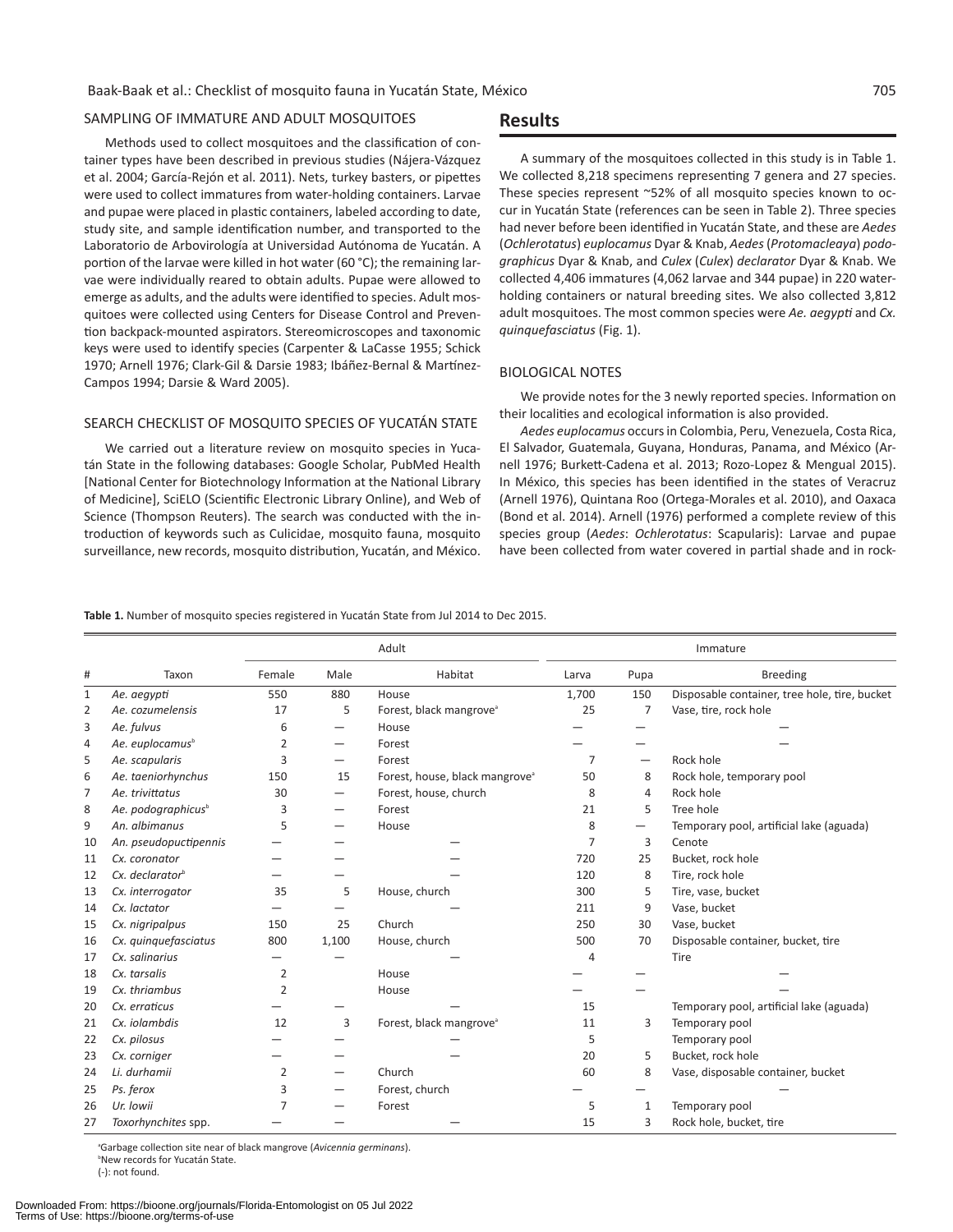### 2016 — Florida Entomologist — Volume 99, No. 4

Table 2. Checklist of the mosquito species known from Yucatán State and new records. Classification according to Knight & Stone (1977). Previous occurrence records are abbreviated: MI: Martini (1935); MP: Martínez-Palacios (1952); VA: Vargas (1956); VA-MP: Vargas & Martínez-Palacios (1956), WI: Winch et al. (1992); IB: Ibáñes-Bernal & Martínez-Campos (1994); NV: Nájera-Vázquez et al. (2004); ZP: Zapata-Peniche et al. (2007); GR-1: García-Rejón et al. (2008); FA-9: Farfán-Ale et al. (2009); FA-0: Farfán-Ale et al. (2010); GR-2: García-Rejón et al. (2011), OM-1: Ortega-Morales et al. (2011); GR-3: García-Rejón et al. (2012); MS: Manrique-Saide et al. (2012); AG: Arana-Guardia et al. (2014); BB: Baak-Baak et al. (2014a); NR: never reported in Yucatán.

| #            | Taxon                                                                                        | Immature                                        | Adult                                     |
|--------------|----------------------------------------------------------------------------------------------|-------------------------------------------------|-------------------------------------------|
| $\mathbf{1}$ | Aedes (Howardina) cozumelensis Díaz Nájera                                                   | IB, GR-3, BB, present study                     | Present study                             |
| 2            | Aedes (Stegomyia) aegypti (Linnaeus)                                                         | WI, IB, NV, ZP, GR-2, MS, AG, BB, present study | GR-1, FA-1, FA-2, GR-2, present study     |
| 3            | Aedes (Ochlerotatus) angustivittatus Dyar and Knab                                           | <b>NR</b>                                       | MI                                        |
| 4            | Aedes (Georgecraigius) epactius Dyar and Knab                                                | IB                                              | <b>NR</b>                                 |
| 5            | Aedes (Ochlerotatus) euplocamus Dyar and Knab <sup>a</sup>                                   | <b>NR</b>                                       | Present study                             |
| 6            | Aedes (Ochlerotatus) fulvus Wiedemann                                                        | <b>NR</b>                                       | FA-2, present study                       |
| 7            | Aedes (Ochlerotatus) infirmatus Dyar and Knab                                                | <b>NR</b>                                       | $FA-1$                                    |
| 8            | Aedes (Ochlerotatus) scapularis (Rondani)                                                    | IB, NV, ZP, present study                       |                                           |
| 9            | Aedes (Ochlerotatus) serratus Theobald                                                       | <b>NR</b>                                       | MI                                        |
| 10           | Aedes (Ochlerotatus) sollicitans (Walker)                                                    | VA, IB, NV, ZP                                  | <b>NR</b>                                 |
| 11           | Aedes (Ochlerotatus) taeniorhynchus (Wiedemann)                                              | VA, IB, NV, AG, BB, present study               | MI, GR-1, FA-1, FA-2, GR-2, present study |
| 12           | Aedes (Ochlerotatus) tortilis Theobald                                                       | <b>NR</b>                                       | MI                                        |
| 13           | Aedes (Ochlerotatus) trivittatus (Coquillett)                                                | BB, present study                               | GR-1, FA-1, FA-2, GR-2, present study     |
| 14           | Aedes (Protomacleaya) podographicus Dyar and Knab <sup>a</sup>                               | Present study                                   | Present study                             |
| 15           | Anopheles (Nyssorhynchus) albimanus Wiedemann                                                | IB, NV, present study                           | VA-MP, FA-1, FA-2, present study          |
| 16           | Anopheles (Anopheles) apicimacula Dyar and Knab                                              | IB                                              | VA-MP                                     |
| 17           | Anopheles (Anopheles) bradleyi King                                                          | IB                                              | VA-MP                                     |
| 18           | Anopheles (Anopheles) crucians Wiedemann                                                     | IB                                              | VA-MP, FA-1, FA-2                         |
| 19           | Anopheles (Anopheles) pseudopuctipennis Theobald                                             | IB, present study                               | VA-MP, FA-1                               |
| 20           | Anopheles (Anopheles) vestitipennis Dyar and Knab                                            | IB                                              | VA-MP, FA-1, FA-2                         |
| 21           | Culex (Culex) bidens (Dyar)                                                                  | IB. NV. ZP                                      |                                           |
| 22           | Culex (Culex) coronator s.l. Dyar and Knab                                                   | VA, WI, IB, NV, ZP, MS, AG, BB, present study   | FA-1, FA-2                                |
| 23           | Culex (Culex) declarator Dyar and Knab <sup>a</sup>                                          | Present study                                   | <b>NR</b>                                 |
| 24           | Culex (Culex) interrogator Dyar and Knab                                                     | IB, NV, ZP, MS, AG, BB, present study           | FA-1, FA-2, GR-2, present study           |
| 25           | Culex (Phenacomyia) lactator Dyar and Knab                                                   | ZP, AG, BB, present study                       | <b>NR</b>                                 |
| 26           | Culex (Culex) nigripalpus Theobald                                                           | IB, NV, ZP, BB, present study                   | FA-2, present study                       |
| 27           | Culex (Culex) quinquefasciatus Say                                                           | VA, WI, IB, NV, ZP, MS, AG, BB, present study   | MI, GR-1, FA-1, FA-2, present study       |
| 28           | Culex (Culex) restuans Theobald                                                              | IB                                              | <b>NR</b>                                 |
| 29           | Culex (Culex) salinarius Coquillett                                                          | IB, ZP, MS, AG, BB, present study               | <b>NR</b>                                 |
| 30           | Culex (Culex) stigmatosoma Dyar                                                              | IB, OM-1                                        | Present study                             |
| 31           | Culex (Culex) tarsalis Coquillett                                                            | IB, AG, BB                                      | FA-1, present study                       |
| 32           | Culex (Culex) thriambus Dyar                                                                 | IB, NV, ZP, MS, AG, BB, present study           | <b>NR</b>                                 |
| 33           | Culex (Melanoconion) erraticus (Dyar and Knab)                                               | MP, VA, IB, present study                       | <b>NR</b>                                 |
| 34           | Culex (Melanoconion) iolambdis Dyar                                                          | IB, present study                               | Present study                             |
| 35           | Culex (Melanoconion) pilosus (Dyar and Knab)                                                 | IB, present study                               | <b>NR</b>                                 |
| 36           | Culex (Phenacomyia) corniger Theobald                                                        | IB, present study                               | Present study                             |
| 37<br>38     | Haemagogus (Haemagogus) anastasionis Dyar                                                    | IB, NV                                          | <b>NR</b><br><b>NR</b>                    |
| 39           | Haemagogus (Haemagogus) equinus Theobald<br>Haemagogus (Haemagogus) mesodentatus Komp & Kumm | IB, NV, BB<br>IB, NV                            |                                           |
| 40           | Limatus durhamii Theobald                                                                    |                                                 | FA-1, FA-2<br>Present study               |
| 41           | Mansonia (Mansonia) titillans (Walker)                                                       | BB, present study<br>IB                         | FA-1, FA-2                                |
| 42           | Psorophora (Grabhamia) confinnis s.s. (Lynch-Arribalzaga)                                    | IB, NV                                          | $FA-1$                                    |
| 43           | Psorophora (Janthinosoma) albipes Theobald                                                   | <b>NR</b>                                       | $FA-1$                                    |
| 44           | Psorophora (Janthinosoma) cyanescens (Coquillett)                                            | VA, IB                                          | MI, FA-1, FA-2                            |
| 45           | Psorophora (Janthinosoma) ferox (von Humboldt)                                               | IB                                              | MI, FA-1, FA-2, present study             |
| 46           | Psorophora (Psorophora) ciliata (Fabricius)                                                  | IB                                              | $FA-1$                                    |
| 47           | Psorophora (Psorophora) howardii Coquillett                                                  | <b>NV</b>                                       | FA-1, FA-2                                |
| 48           | Deinocerites cancer Theobald                                                                 |                                                 | MI                                        |
| 49           | Uranotaenia (Uranotaenia) lowii Theobald                                                     | VA, IB, present study                           | MI, FA-2, present study                   |
| 50           | Toxorhynchites (Lynchiella) theobaldi (Dyar and Knab) <sup>b</sup>                           | VA, ZP                                          | <b>NR</b>                                 |
| 51           | Toxorhynchites spp.                                                                          | Present study                                   |                                           |
| 52           | Wyeomyia (Wyeomyia) celaenocephala                                                           | <b>NR</b>                                       | MI                                        |
|              |                                                                                              |                                                 |                                           |

a New records.

b Cited by Vargas (1956) as *Megarhinus theobaldi* Dyar and Knab.

holes without vegetation. *Aedes euplocamus* often cohabits with *Ae. aegypti* and various *Culex* and *Uranotaenia* species (Arnell 1976). It is not considered to be a vector of pathogens of medical or veterinary importance. In the present study, we collected 2 females of *Ae. euplocamus* in a forest in Xmatkuil (20.8501747°N, 89.6002139°W), which is a small town close to Mérida City.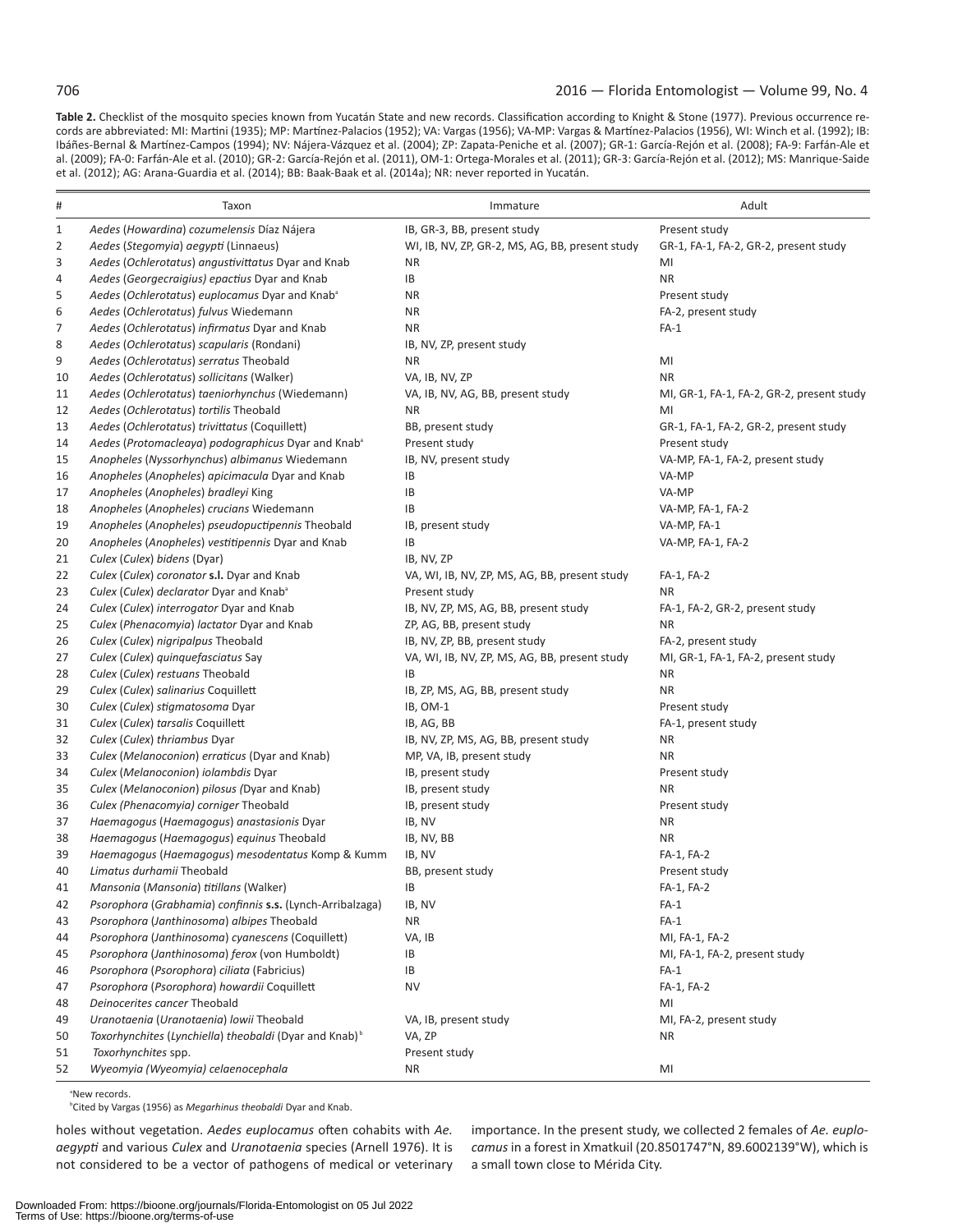### Baak-Baak et al.: Checklist of mosquito fauna in Yucatán State, México 707

The geographic distribution of *Ae. podographicus* encompasses Belize, Nicaragua, Panama, Costa Rica, Ecuador, El Salvador, Guatemala, Honduras, México, and Venezuela (Schick 1970). In México, *Ae. podographicus* has been reported in the states of Campeche (Schick 1970), Chiapas (Bond et al. 2014), Jalisco (Martini 1935), Nayarit (Schick 1970), Oaxaca (Martini 1935; Schick 1970), Quintana Roo (Ortega-Morales et al. 2010), Guerrero (Cortés-Guzmán et al. 2013), and Tamaulipas (Ortega-Morales et al. 2015). Larvae and pupae have commonly been collected from tree holes (Schick 1970). *Aedes podographicus* is not known to vector any pathogens of medical or veterinary importance. Although Martini (1935) and Ibáñez-Bernal & Martínez-Campos (1994) reported the presence of *Ae. terrens* in Yucatan, there have not been further reports of this particular mosquito's species in México (Zavortink 1972; Darsie 1996). Therefore, it is arguable that the above mentioned authors could have mistakenly identified the more common mosquito *Ae. podographicus*, which has extensively been reported in Mexican territories. In the present study, we collected 3 adult females of *Ae. podographicus* in a forest in Xmatkuil (20.8501747°N, 89.6002139°W). We also collected larvae and pupae of *Ae. podographicus* in a tree hole in Tizimín City (21.1169106°N, 88.1334789°W), in the east of Yucatán. Immatures of *Ae. aegypti* were also present in the same collections.

*Culex declarator* has a very wide distribution ranging from southern Texas through to México, Central America, and South America. Older literature, such as Carpenter & LaCasse (1955), has named this species *Cx. virgultus* Theobald. In México, *Cx. declarator* has been identified in the states of Quintana Roo (Ortega-Morales et al. 2010), Guerrero (Bond et al. 2014), and Tamaulipas (Ortega-Morales et al. 2015). The larvae are found in a variety of habitats, including rock pools, swamps, cement drains, rot cavities in trees, and coconut husks (Carpenter & LaCasse 1955). *Culex declarator* is of public health importance. St. Louis encephalitis virus was detected in *Cx. declarator* in Trinidad (Aitken et al. 1964) and Brazil (Monath et al. 1980). *Culex declarator* is also considered to be a potential vector of *Dirofilaria immitis*, dog heartworm (Labarthe et al. 1998). In the present study, immatures of *Cx. declarator* were collected in rock holes in a rural area in Ekmul (20.9501358°N, 89.3336006°W), Tixkokob, and from a tire at a trash collection site (21.2667072°N, 89.7577778°W) located near black mangroves in Progreso City.

#### CHECKLIST OF MOSQUITO SPECIES KNOWN FROM YUCATÁN

Between 1935 (Martini 1935) and 2014 (Arana-Guardia et al. 2014; Baak-Baak et al. 2014b), we found 17 works related to the record and distribution of mosquito species in Yucatán State, representing 11 genera and 49 species. The addition of 3 more species brings the species count to 52. The highest richness of culicid taxa belongs to *Aedes* (17 species), *Culex* (16 species), *Anopheles* (7 species), and *Psorophora* (6 species) (Table 2).

## **Discussion**

Dengue virus is endemic in Yucatán State, and recently chikungunya virus has been associated with human morbidity in this region (García-Rejón et al. 2008; Diaz-Gonzalez et al. 2015, Cigarroa-Toledo et al. 2016). Both of these viruses are primarily vectored by *Ae. aegypti* (García-Rejón et al. 2008; Diaz-Gonzalez et al. 2015). For this reason, we routinely monitor the activity of *Ae. aegypti* and its associated viruses in Yucatán State. In the present study, we identified 27 mosquito species that occupy the same niche as *Ae. aegypti*, including 3 species never before reported in Yucatán State: *Ae. euplocamus*, *Ae. podographicus*, and *Cx. declarator*. Globally, the family Culicidae comprises

3,549 species distributed among 112 genera (Harbach 2013). It was recently reported that 217 to 239 species and 15 to 16 genera of mosquitoes have been documented in México (Bond et al. 2014).

In an entomological investigation performed by Ibáñez-Bernal & Martínez-Campos (1994), 36 species of mosquitoes were identified in Yucatán State. Additionally, Vargas (1956) reported 9, Nájera-Vázquez et al. (2004) reported 16, and Farfán-Ale et al. (2009, 2010) reported up to 20 species of mosquitoes in Yucatán State.

It should be noted that most studies on mosquitoes have been carried out in Mérida, because it is the largest city in Yucatán State and the incidence of dengue is high in this location (García-Rejón et al. 2008). Previous studies have shown that immature mosquitoes of various species coexist with immatures of *Ae. aegypti* in disposable containers, buckets, tires, and storm-water drains in Mérida (Winch et al. 1992; Zapata-Peniche et al. 2007; Ortega-Morales et al. 2011; Manrique-Saide et al. 2012; Arana-Guardia et al. 2014; Baak-Baak et al. 2014b). Adult mosquitoes of various species often coexist with adults of *Ae. aegypti* inside houses in Mérida (García-Rejón et al. 2008). Currently, there are 33 species of mosquitoes registered in Mérida City (Baak-Baak et al. 2014b).

At the state level, Tamaulipas and Quintana Roo have the highest richness of culicid taxa with 82 and 76 species, respectively (Ortega-Morales et al. 2010, 2015), followed by Chiapas with 54 species (Bond et al. 2014). As noted earlier, the revised total for Yucatán State is now 52 species. However, additional species could be present within the state but have remained undetected because we usually use trapping methods and focus on sites that allow for the collection of high numbers of *Ae. aegypti*. Other states where entomological investigations have recently been performed are Guerrero with 38 species, Oaxaca with 34 species (Bond et al. 2014), and Colima with 28 species (Espinoza-Gomez et al. 2013).

In the present study, many of mosquitoes identified are capable of serving as vectors of pathogens affecting humans or domestic animals in México. A notable absence is *Ae.* (*Stegomyia*) *albopictus* (Skuse), previously recorded in the Yucatán Peninsula (Salomón-Grajales et al. 2012) but not found in the present study. Martini (1935) reported the identification of *Anopheles intermedius* (Peryassu), but Vargas & Martínez-Palacios (1956) considered it to be a misclassification and suggested that *An. apicimacula* Dyar and Knab had been collected. Notably, we collected *An. albimanus* Wiedemann and *An. pseudopunctipennis*; these are the main vectors of the parasite that causes malaria in southeastern México (Martini 1935; Vargas & Martínez-Palacios 1956). Additionally, we recorded *Ae. taeniorhynchus*, which is a major vector of *D. immitis* (dog heartworm) in Yucatán State (Manrique-Saide et al. 2010).

In the historical literature, it appears that some species of mosquitoes in Yucatán State were erroneously reported. For example, Vargas (1956) apparently collected *Aedes* (*Ochlerotatus*) *punctor* (Kirby), but this species is not considered to occur in México (Darsie 1996). Additionally, Ibáñez-Bernal & Martínez-Campos (1994) reported immatures of *Aedes* (*Protomacleaya*) *triseriatus* (Say). Recently, Sánchez-Trinidad et al. (2014) revised the geographical distribution of this species and concluded that it is only distributed in northern and central México. It is currently unclear as to which *Toxorhynchites* species occur in Yucatán State. *Toxorhynchites* (*Lynchiella*) *theobaldi* (Dyar and Knab) was reported by Vargas (1956) and Zapata-Peniche et al. (2007). However, Zavortink & Chaverri (2009) examined the status of *Toxorhynchites* species by their distinctive tarsal markings from several collections and suggested that *Tx. moctezuma* (Dyar & Knab) and *Tx. hypoptes* (Knab) had been collected instead*.* Additionally, the Mosquitoes of Middle America Project makes no mention of these species occurring in México (Heinemann & Belkin 1977). For convenience, *Toxorhynchites* spe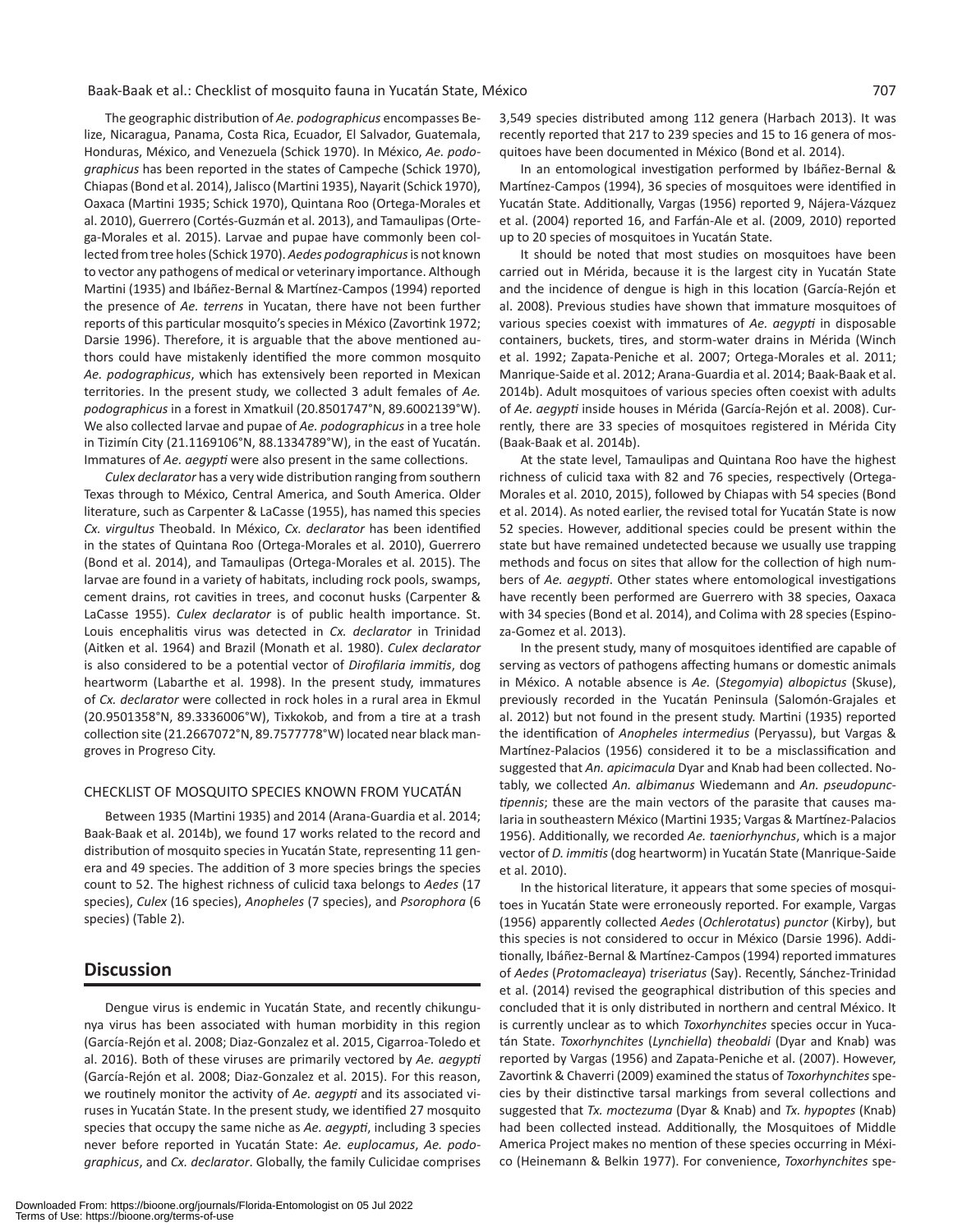cies collected in our study were identified only to the genus level and will later be conclusively identified using molecular tools. We did not find mosquitoes of the genera *Haemagogus*, *Mansonia*, *Deinocerites*, and *Wyeomyia*, which have all previously been reported in Yucatán State. However, we provide valuable information on mosquito fauna temporally and spatially associated with *Ae. aegypti* in this region.

# **Acknowledgments**

We thank the laboratory staff at Arbovirología of Universidad Autónoma de Yucatán for assistance with mosquito collections. The study was supported in part by the Consejo Nacional de Ciencia y Tecnología de México grant INFR-2014-01-225046. We are very grateful to Bradley J. Blitvich for his review of the English grammar in this manuscript.

# **References Cited**

- Aitken TH, Downs WG, Spence P, Jonkers AH. 1964. St. Louis encephalitis virus isolations in Trinidad, West Indies, 1953–1962. The American Journal of Tropical Medicine and Hygiene 13: 450–451.
- Arana-Guardia R, Baak-Baak CM, Loroño-Pino MA, Machain-Williams C, Beaty BJ, Eisen L, García-Rejón JE. 2014. Stormwater drains and catch basins as sources for production of *Aedes aegypti* and *Culex quinquefasciatus*. Acta Tropica 134: 33–42.
- Arnell JH. 1976. Mosquito studies (Diptera, Culicidae) XXXIIL. A revision of the Scapularis group of *Aedes* (*Ochlerotatus*). Contributions of the American Entomological Institute 13: 1–144.
- Baak-Baak CM, Arana-Guardia R, Cigarroa-Toledo N, Loroño-Pino MA, Reyes-Solis G, Machain-Williams C, Beaty BJ, Eisen L, García-Rejón JE. 2014a. Vacant lots: productive sites for *Aedes* (*Stegomyia*) *aegypti* (Diptera: Culicidae) in Merida City, Mexico. Journal of Medical Entomology 51: 475–483.
- Baak-Baak CM, Arana-Guardia R, Cigarroa-Toledo N, Puc-Tinal M, Coba-Tun C, Rivero-Osorno V, Lavalle-Kantun D, Loroño-Pino MA, Machain-Williams C, Reyes-Solis GC, Beaty BJ, Eisen L, García-Rejón JE. 2014b. Urban mosquito fauna in Merida City, Mexico: immatures collected from containers and storm-water drains/catch basins. Southwestern Entomologist 39: 291–306.
- Bond JG, Casas-Martinez M, Quiroz-Martinez H, Novelo-Gutierrez R, Marina CF, Ulloa A, Orozco-Bonilla A, Munoz M, Williams T. 2014. Diversity of mosquitoes and the aquatic insects associated with their oviposition sites along the Pacific coast of Mexico. Parasites and Vectors 7: 41.
- Burkett-Cadena N, Graham SP, Giovanetto LA. 2013. Resting environments of some Costa Rican mosquitoes. Journal of Vector Ecology 38: 12–19.
- Carpenter SJ, LaCasse WJ. 1955. Mosquitoes of North America (North of Mexico). University of California Press, Berkeley, California.
- Cigarroa-Toledo N, Blitvich BJ, Cetina-Trejo RC, Talavera-Aguilar LG, Baak-Baak CM, Torres-Chable OM, Hamid MN, Friedberg I, Gonzalez-Martinez P, Alonzo-Salomon G, Rosado-Paredes EP, Rivero-Cardenas N, Reyes-Solis GC, Farfán-Ale JA, García-Rejón JE, Machain-Williams C. 2016. Chikungunya virus in febrile humans and *Aedes aegypti* mosquitoes, Yucatan, Mexico. Emerging Infectious Diseases 22. doi: 10.3201/eid2210.152087.
- Clark-Gil S, Darsie Jr RF. 1983. The mosquitoes of Guatemala. Their identification, distribution and bionomics, with keys to adult females and larvae. Mosquito Systematics 15: 151–284.
- Cortés-Guzmán AJ, Sánchez-Casas RM, Ibarra-Juárez LA, Ortega-Morales AI, García-Rejón JE, Contreras-Cordero JF, Fernández-Salas I. 2013. West Nile virus survey of birds, horses, and mosquitoes of the Pacific Coast, southern Mexico. Southwestern Entomologist 38: 231–240.
- Darsie Jr RF. 1996. A survey and bibliography of the mosquito fauna of México (Diptera: Culicidae). Journal of the American Mosquito Control Association 12: 298–306.
- Darsie Jr RF, Ward RA. 2005. Identification and Geographical Distribution of the Mosquitoes of North America, North of Mexico. University of Florida Press, Gainesville, Florida.
- Diaz-Gonzalez EE, Kautz TF, Dorantes-Delgado A, Malo-Garcia IR, Laguna-Aguilar M, Langsjoen RM, Chen R, Auguste DI, Sanchez-Casas RM, Danis-Lozano R, Weaver SC, Fernández-Salas I. 2015. First report of *Aedes aegypti* transmission of chikungunya virus in the Americas. The American Journal of Tropical Medicine and Hygiene 93: 1325–1329.
- Elizondo-Quiroga D, Davis CT, Fernández-Salas I, Escobar-Lopez R, Velasco Olmos D, Soto Gastalum LC, Aviles Acosta M, Elizondo-Quiroga A, Gonzalez-Rojas JI, Contreras Cordero JF, Guzman H, Travassos da Rosa A, Blitvich BJ, Barrett AD, Beaty BJ, Tesh RB. 2005. West Nile virus isolation in human and mosquitoes, México. Emerging Infectious Diseases 11: 1449–1452.
- Espinoza-Gomez F, Arredondo-Jimenez JI, Maldonado-Rodriguez A, Perez-Renteria C, Newton-Sanchez OA, Chavez-Flores E, Gomez-Ibarra E. 2013. Geographic distribution of adult mosquitoes (Diptera: Culicidae) in rainforest areas of Colima, Mexico. Revista Mexicana de Biodiversidad 84: 685–689.
- Farfán-Ale JA, Loroño-Pino MA, García-Rejón JE, Hovav E, Powers AM, Lin M, Dorman KS, Platt KB, Bartholomay LC, Soto V, Beaty BJ, Lanciotti RS, Blitvich BJ. 2009. Detection of RNA from a novel West Nile-like virus and high prevalence of an insect-specific flavivirus in mosquitoes in the Yucatán Península of México. The American Journal of Tropical Medicine and Hygiene 80: 85–95.
- Farfán-Ale JA, Loroño-Pino MA, García-Rejón JE, Soto V, Lin M, Staley M, Dorman KS, Bartholomay LC, Hovav E, Blitvich BJ. 2010. Detection of flaviviruses and orthobunyaviruses in mosquitoes in the Yucatán Península of México in 2008. Vector Borne and Zoonotic Diseases 10: 777–783.
- García-Rejón JE, Loroño-Pino MA, Farfán-Ale JA, Flores-Flores L, del Pilar Rosado-Paredes E, Rivero-Cardenas N, Najera-Vazquez MR, Gomez-Carro S, Lira-Zumbardo V, Gonzalez-Martinez P, Lozano-Fuentes S, Elizondo-Quiroga D, Beaty BJ, Eisen L. 2008. Dengue virus–infected *Aedes aegypti* in the home environment. The American Journal of Tropical Medicine and Hygiene 79: 940–950.
- García-Rejón JE, López-Uribe MP, Loroño-Pino MA, Farfán-Ale JA, Najera-Vazquez MR, Lozano-Fuentes S, Beaty BJ, Eisen L. 2011. Productive container types for *Aedes aegypti* immatures in Mérida, México. Journal of Medical Entomology 48: 644–650.
- García-Rejón JE, López-Uribe MP, Loroño-Pino MA, Arana-Guardia R, Puc-Tinal M, Lopez-Uribe GM, Coba-Tun C, Baak-Baak CM, Machain-Williams C, Reyes-Solis GC, Lozano-Fuentes S, Saavedra-Rodriguez K, Black WC, Beaty BJ, Eisen L. 2012. *Aedes* (*Stegomyia*) *aegypti* and *Aedes* (*Howardina*) *cozumelensis* in Yucatán State, México, with a summary of published collection records for *Ae. cozumelensis*. Journal of Vector Ecology 37: 365–372.
- Harbach RE. 2013. Mosquito Taxonomic Inventory, http://mosquito-taxonomicinventory.info/ (last accessed 23 Jan 2016).
- Heinemann SJ, Belkin JN. 1977. Collection records of the project "Mosquitoes of Middle America" 9. Mexico (MEX, MF, MT, MX). Mosquito Systematics 9: 483–535.
- Ibáñez-Bernal S, Martínez-Campos C. 1994. Clave para la identificación de larvas de mosquitos comunes en las áreas urbanas y suburbanas de la República Mexicana (Díptera: Culicidae). Folia Entomológica Mexicana 92: 43–73.
- Knight KL, Stone A. 1977. Catalog of the Mosquitoes of the World (Diptera: Culicidae), 2nd Edition. Volume VI. Thomas Say Foundation. College Park, Maryland.
- Labarthe N, Serrao ML, Melo YF, de Oliveira SJ, Lourenco de Oliveira R. 1998. Mosquito frequency and feeding habits in an enzootic canine dirofilariasis area in Niteroi, State of Rio de Janeiro, Brazil. Memorias do Instituto Oswaldo Cruz 93: 145–154.
- Manrique-Saide P, Escobedo-Ortegon J, Bolio-Gonzalez M, Sauri-Arceo C, Dzib-Florez S, Guillermo-May G, Ceh-Pavia E, Lenhart A. 2010. Incrimination of the mosquito, *Aedes taeniorhynchus*, as the primary vector of heartworm, *Dirofilaria immitis*, in coastal Yucatán, México. Medical and Veterinary Entomology 24: 456–460.
- Manrique-Saide P, Uc V, Prado C, Carmona C, Vadillo J, Chan R, Dzib-Florez S, Che-Mendoza A, Barrera-Perez M, Sanchez EC, Arredondo-Jimenez JI. 2012. Storm sewers as larval habitats for *Aedes aegypti* and *Culex* spp. in a neighborhood of Mérida, México. Journal of the American Mosquito Control Association 28: 255–257.
- Martínez-Palacios A. 1952. Nota sobre la distribución de los mosquitos *Culex* en México (Diptera: Culicidae). Revista de la Sociedad Mexicana de Historia Natural 13: 75–87.
- Martini E. 1935. Los mosquitos de México. Boletin Técnico. Imprenta del Departamento de Salubridad Pública 1: 66.
- Monath TP, Cropp CB, Bowen GS, Kemp GE, Mitchell CJ, Gardner JJ. 1980. Variation in virulence for mice and rhesus monkeys among St. Louis encephalitis virus strains of different origin. The American Journal of Tropical Medicine and Hygiene 29: 948–962.
- Nájera-Vázquez R, Dzul F, Sabido M, Tun-Ku E, Manrique-Saide P. 2004. New distribution records of mosquitoes (Diptera: Culicidae) for Yucatán, México. Entomological News 115: 181–190.
- Ortega-Morales AI, Mis-Avila P, Elizondo-Quiroga A, Harbach RE, Siller-Rodríguez QK, Fernández-Salas I. 2010. The mosquitoes of Quintana Roo State, México (Diptera: Culicidae). Acta Zoológica Mexicana 26: 33–46.